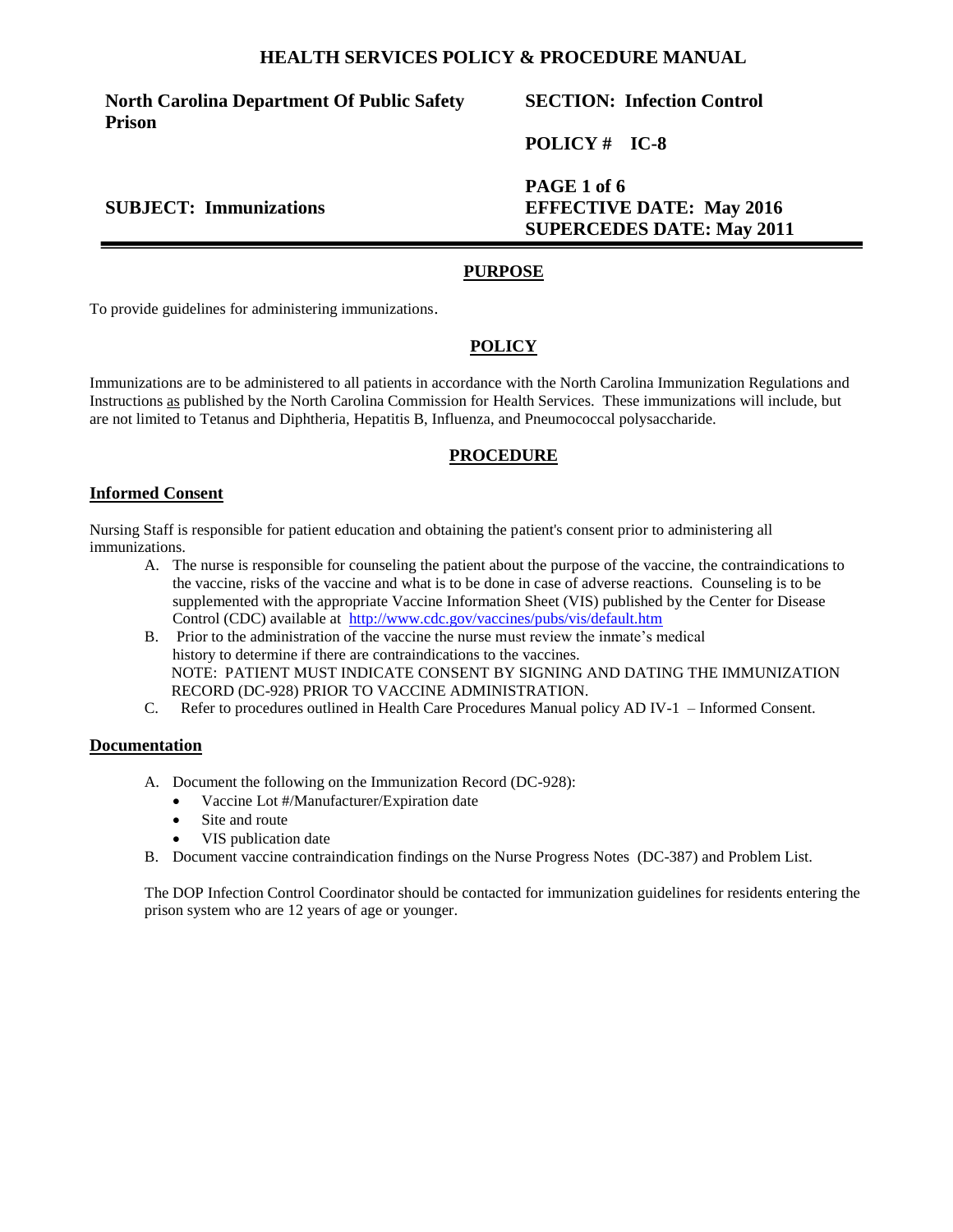**North Carolina Department Of Public Safety Prison**

# **SECTION: Infection Control**

**POLICY # IC-8**

**PAGE 2 of 6 SUBJECT: Immunizations EFFECTIVE DATE: May 2016 SUPERCEDES DATE: May 2011**

# **TETANUS AND DIPTHERIA**

## **I. PURPOSE**

Tetanus (commonly called lockjaw) is a bacterial disease that affects the nervous system. It is contracted through a cut or wound that becomes contaminated with tetanus bacteria. Diphtheria spreads when germs pass from an infected person to the nose or throat of others. It causes a thick coating in the nose, throat or airway and can lead to respiratory distress, heart failure, paralysis, or death. Vaccination is the best way to protect against tetanus and diphtheria.

# **II. RECOMMENDATIONS**

Tetanus/diphtheria (Td) is recommended for children over seven (7) years of age and adults. After the primary series has been completed, a booster dose is recommended every 10 years. (Make sure the patient has received a primary series of three doses.) Consult the Advisory Committee on Immunization Practices (ACIP) for recommendations. A booster dose may be given at a five (5) year interval if a person has a dirty wound.

#### **III. DOSING SCHEDULE**

A Tetanus booster dose is recommended every 10 years after the completion of the primary series of three doses. Primary Series should be completed prior to 12 years of age. The primary series is three doses given as follows:

- Dose #1 Initial dose
- Dose #2: Given 4 weeks after dose #1
- Dose #3: Given 6 12 months after dose #2

This vaccine may be given with all other vaccines but at a separate site.

#### **IV. CONTRAINDICATIONS**

Tetanus/Diphtheria vaccine is contraindicated for those who have had a previous anaphylactic or neurologic reaction to this vaccine or to any of its components. Persons who are experiencing moderate or severe acute illness should avoid the Tetanus/Diphtheria vaccine.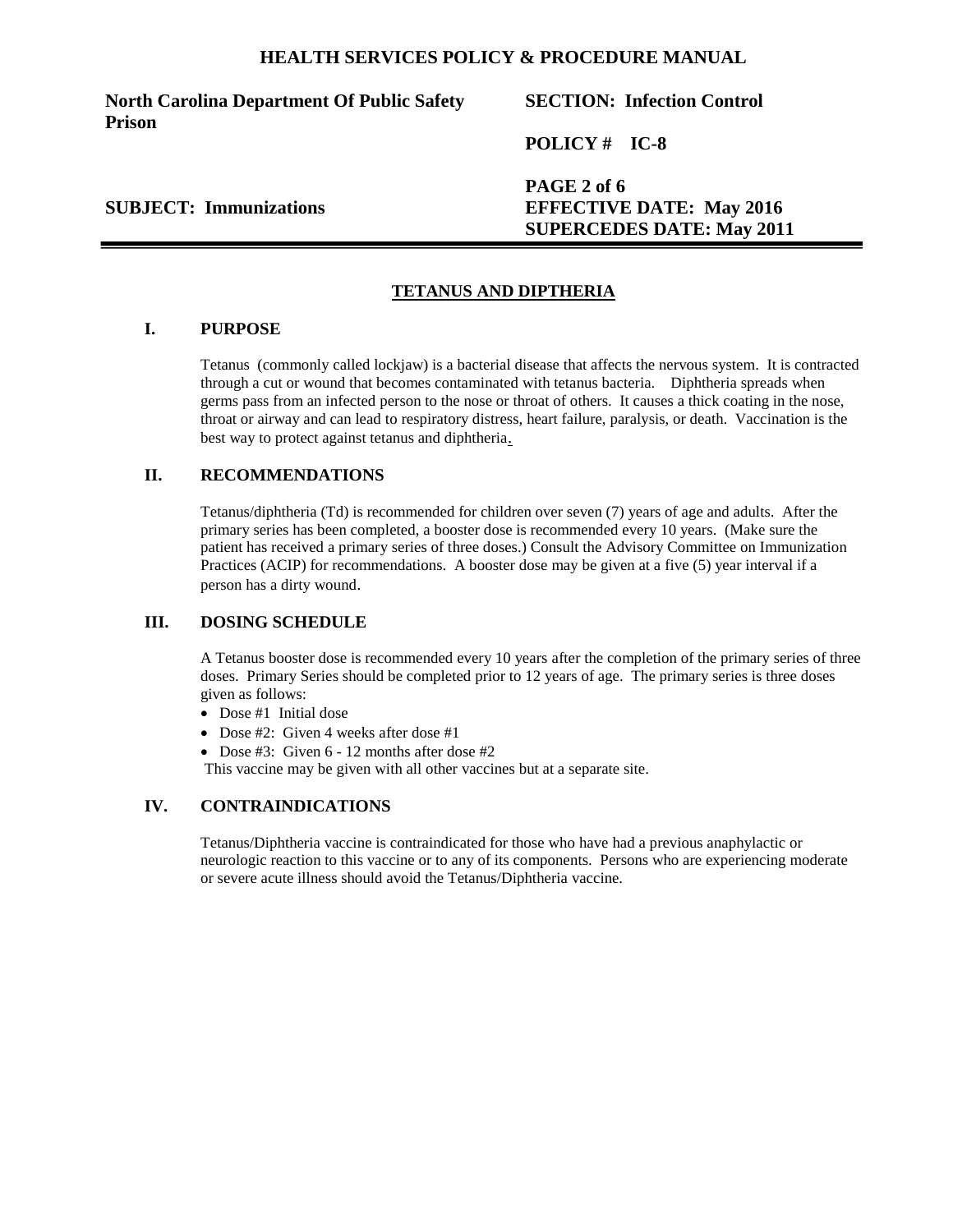**North Carolina Department Of Public Safety Prison**

# **SECTION: Infection Control**

**POLICY # IC-8**

**PAGE 3 of 6 SUBJECT: Immunizations EFFECTIVE DATE: May 2016 SUPERCEDES DATE: May 2011**

## **HEPATITIS A**

## **I. Purpose**

Hepatitis A is a serious liver disease caused by hepatitis A virus (HAV). HAV is found in the stool of persons with hepatitis A. It is usually spread by close personal contact and sometimes by eating food or drinking water containing HAV.

## **II. Recommendations**

Adults who should be routinely vaccinated with hepatitis A vaccinations are:

- Men who have sex with men
- Persons who use street drugs
- Persons with chronic liver disease
- Persons who are treated with clotting factor concentrates

#### **III. Dosing Schedule**

**Hepatitis A Vaccine Only**: Two doses of the vaccine needed for lasting protection. These doses should be at least six (6) months apart. Hepatitis A vaccine may be given at the same time as other vaccines.

#### **Twinrix Vaccine (Hepatitis A+ Hepatitis B):**

Twinrix is indicated for persons aged >18 years of age. Any person in this age group having an indication for Hepatitis A and B vaccinations can be administered Twinrix. Because Twinrix contains hepatitis B vaccine the dosing schedule is the same as a single dose of hepatitis B vaccine:

Three doses of the vaccine are needed on a 0, 1 month, 6-month schedule.

- Dose #1: Initial dose
- Dose #2: Given 1 month after dose #1
- Dose #3: Given 6 months after dose #1

Single-antigen hepatitis A vaccine may be used to complete the hepatitis A series begun with Twinrix and vice versa.

#### **IV. Contraindications**

The Hepatitis A vaccine is contraindicated for those persons who have previously had an anaphylactic reaction to this vaccine or any of its components. Persons who are experiencing moderate or severe acute illness should avoid the Hepatitis A Vaccine.

#### **The safety of Hepatitis A and Twinrix vaccines for pregnant women has not been determined.**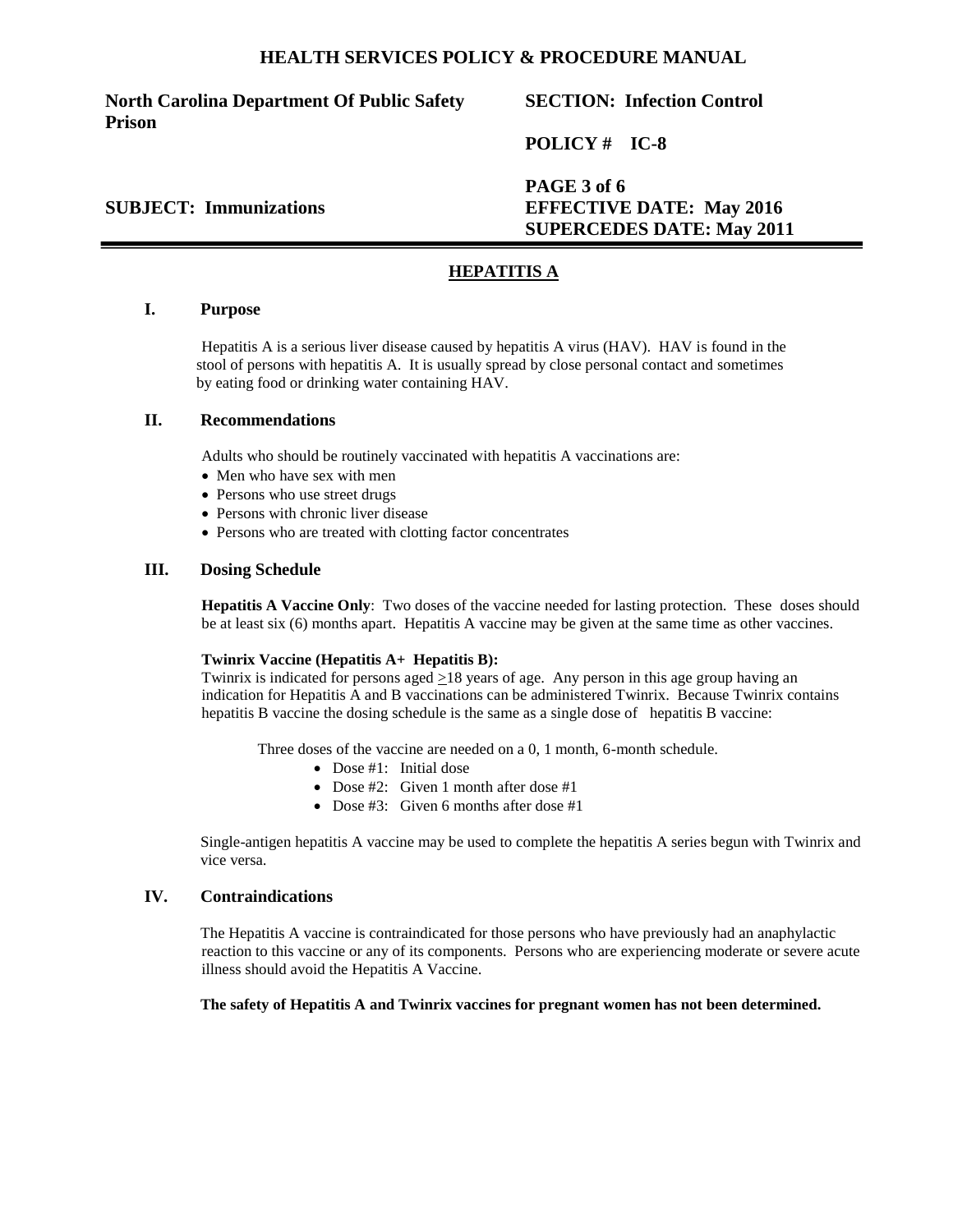**North Carolina Department Of Public Safety Prison**

# **SECTION: Infection Control**

**POLICY # IC-8**

**PAGE 4 of 6 SUBJECT: Immunizations EFFECTIVE DATE: May 2016 SUPERCEDES DATE: May 2011**

## **HEPATITIS B**

### **I. PURPOSE**

Hepatitis B is caused by a virus that affects the liver. It can lead to liver disease, liver cancer and death in many of those afflicted. The virus is found in the blood and body fluids of infected people and may be spread in these fluids. The Hepatitis B Virus (HBV) can live outside of the body for several days.

#### **II. RECOMMENDATIONS**

It by North Carolina Immunization Regulations require that residents born July 1, 1994 or after be vaccinated with the Hepatitis B vaccine series prior to entering school.

Adults at risk for HBV infection should be vaccinated. This includes:

- Sex partners of people infected with HBV
- Men who have sex with men
- People who inject street drugs
- People with more than one sex partner
- People with chronic liver or kidney disease
- People with jobs that expose them to human blood
- Kidney dialysis patients
- People with HIV infection
- Inmates of long term correctional facilities
- Clients and staff of institutions for the developmentally disabled

#### **III. DOSING SCHEDULE**

Because the hepatitis B component of Twinrix is equivalent to a standard dose of hepatitis B vaccine, the schedule is the same whether Twinrix or single antigen hepatitis B vaccine is used.

# **Hepatitis B Vaccine**

Three doses of the vaccine are needed on a 0, 1 month, 6-month schedule.

- Dose #1: Initial dose
- Dose  $\#2$ : Given 1 month after dose  $\#1$
- Dose  $#3$ : Given 6 months after dose  $#1$
- Note: There must be 4 weeks between doses #1 and dose #2, and 8 weeks between doses #2 and dose #3. Overall there must be at least 4 months between doses #1 and #3.

#### **If the series is delayed between doses, do not start the series over. Continue from the last dose.**

Twinrix Vaccine (Hepatitis  $A + H$ epatitis B):

Twinrix is indicated for persons aged  $\geq$ 18 years of age. Any person in this age group having an indication for Hepatitis A and B vaccinations can be administered Twinrix. Because Twinrix contains hepatitis B vaccine the dosing schedule is the same as a single dose of hepatitis B vaccine (see above).

This vaccine may be given with all other vaccines but at a separate site.

### **IV. CONTRAINDICATIONS**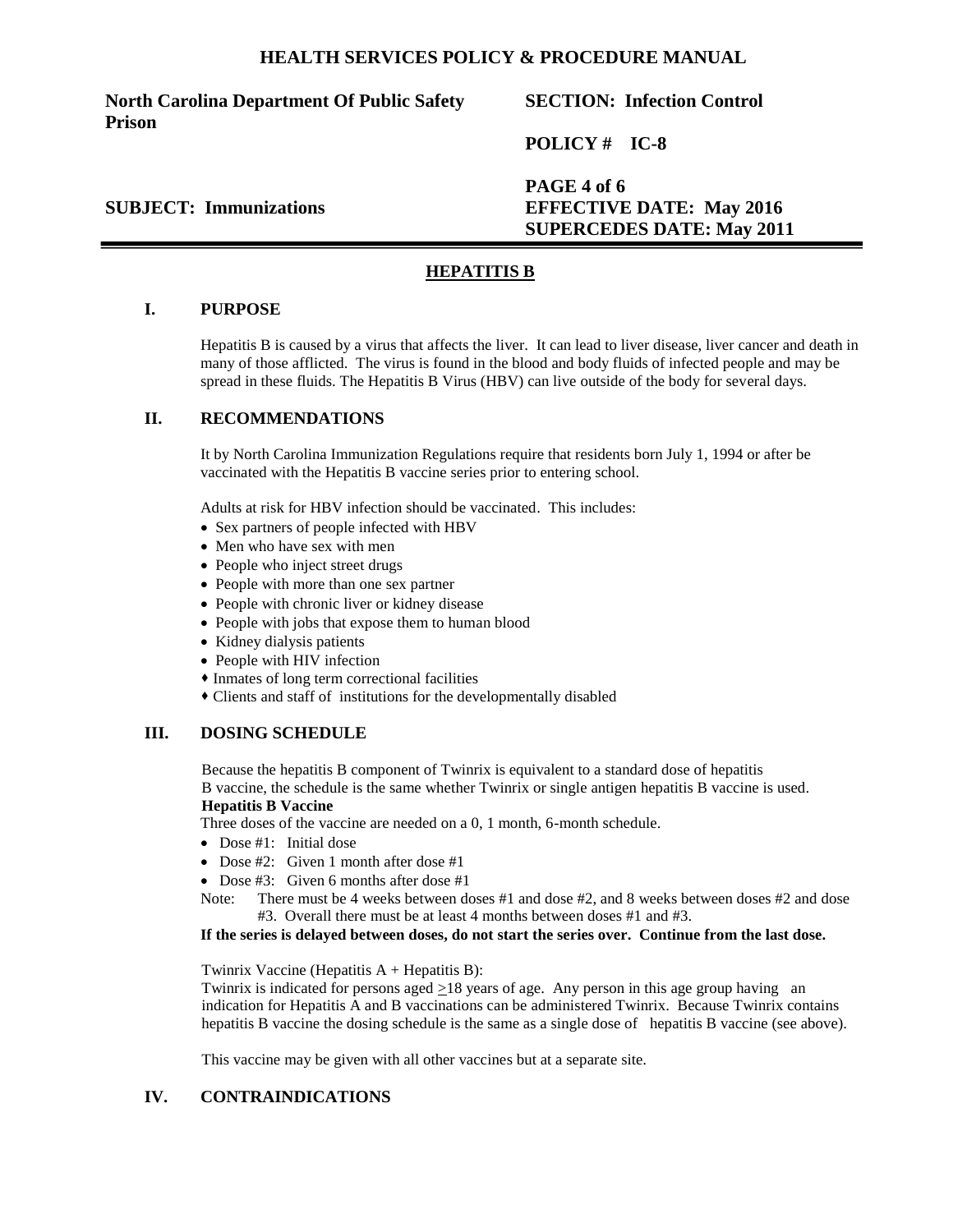# **North Carolina Department Of Public Safety Prison**

# **SECTION: Infection Control**

# **POLICY # IC-8**

# **PAGE 5 of 6 SUBJECT: Immunizations EFFECTIVE DATE: May 2016 SUPERCEDES DATE: May 2011**

The Hepatitis B vaccine is contraindicated for those persons who have previously had an anaphylactic reaction to this vaccine or any of its components. Persons who are experiencing moderate or severe acute illness should avoid the Hepatitis B Vaccine.

# **INFLUENZA**

## **I. PURPOSE**

Influenza (flu) is a highly contagious viral infection of the respiratory system. Flu is one of the most severe illnesses of the winter season. There is a vaccine to protect against influenza; it is usually given in the fall (September through December) so that protection is conferred for the entire flu "season" (December through March). Because the influenza virus changes from year to year, influenza immunizations are administered to annually on a voluntary basis.

# **II. RECOMMENDATIONS**

The influenza vaccine is recommended for the following groups of people:

- People 50 years of age or older
- Healthcare workers and others in contact with people in high-risk groups
- People with chronic disorders
- People who are immunocompromised
- Women who will be in the second or third trimester of pregnancy during the flu season
- Residents of long-term care facilities
- Anyone who wishes to reduce their chance of becoming ill from influenza

# **III. DOSING SCHEDULE**

The influenza vaccine is given every year. It may be given anytime during the influenza season. It may be given with all other vaccines but at a separate site.

# **IV. CONTRAINDICATIONS**

Influenza vaccine is contraindicated for anyone who has previously had an anaphylactic reaction to the vaccine, to any of its components, or to eggs. Persons with moderate to severe acute illness should avoid the Influenza vaccine.